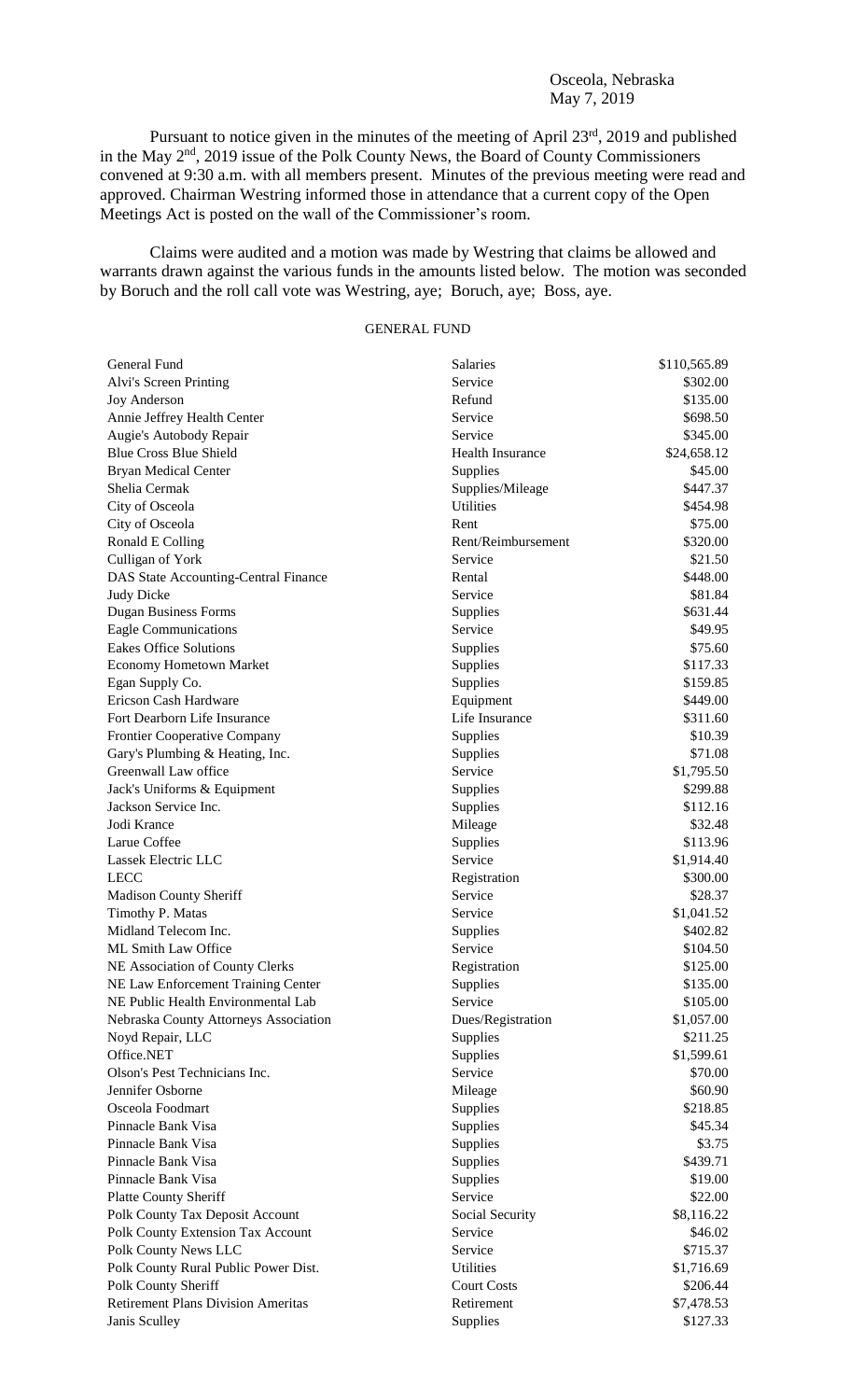| Shelby Auto Clinic                  | <b>Supplies</b>  | \$852.92   |
|-------------------------------------|------------------|------------|
| Shelby Lumber Co. Inc.              | <b>Supplies</b>  | \$54.22    |
| <b>St Vincent Church</b>            | <b>Hall Rent</b> | \$200.00   |
| Michelle Sterup                     | Mileage          | \$175.16   |
| <b>Barb Swanson</b>                 | Mileage          | \$62.64    |
| Jaci Swantek                        | <b>Supplies</b>  | \$52.58    |
| Telephone Systems of Nebraska, Inc. | Service          | \$1,031.48 |
| Trouba Law Offices, Inc.            | Service          | \$1,206.50 |
| University of Nebraska Lincoln      | Equipment        | \$2,144.36 |
| <b>Verizon Wireless</b>             | Service          | \$190.06   |
| VVS, Inc. Canteen                   | Supplies         | \$162.64   |
| Watts Electric Company              | Rent             | \$600.00   |
| Darla Winslow                       | Reimbursement    | \$548.59   |
| <b>York Medical Clinic PC</b>       | Service          | \$215.00   |

## ROAD FUND

| Road Fund                                 | <b>Salaries</b>         | \$50,498.08 |
|-------------------------------------------|-------------------------|-------------|
| <b>Black Hills Energy</b>                 | Fuels                   | \$138.03    |
| <b>Blue Cross Blue Shield</b>             | <b>Health Insurance</b> | \$9,353.08  |
| Fred Bush                                 | Supplies                | \$50.24     |
| Carl's Skrap                              | Service                 | \$36.00     |
| Central Parts & Machine                   | Service/Parts           | \$96.00     |
| <b>Central Valley AG</b>                  | Fuel                    | \$15,878.62 |
| City of Osceola                           | <b>Utilities</b>        | \$86.40     |
| City of Stromsburg                        | <b>Utilities</b>        | \$163.43    |
| Eric Dake                                 | Gravel and Borrow       | \$1,084.48  |
| Dale R Johnson Enterprises                | Gravel and Borrow       | \$4,844.23  |
| Del-Ray Quality Alt. & Starters           | Service/Parts           | \$35.31     |
| Dennis Ditloff                            | Gravel and Borrow       | \$1,069.36  |
| <b>Eakes Office Solutions</b>             | Supplies                | \$98.86     |
| <b>Fastenal Company</b>                   | Parts                   | \$96.11     |
| <b>Filter Care</b>                        | Parts                   | \$57.30     |
| Fort Dearborn Life Insurance              | Life Insurance          | \$164.96    |
| Gary's Plumbing & Heating, LLC            | <b>Supplies</b>         | \$38.40     |
| Midwest Service & Sales Co.               | <b>Utilities</b>        | \$23,929.04 |
| Northeast Glass                           | Parts                   | \$515.00    |
| Osceola Implement & Supply Inc.           | Supplies                | \$224.05    |
| Overhead Door Co. of Columbus             | Service                 | \$468.28    |
| <b>Polk County Tax Deposit Account</b>    | Social Security         | \$3,796.68  |
| Polk County Health Department             | Service                 | \$70.00     |
| Polk County Rural Public Power Dist.      | <b>Utilities</b>        | \$263.87    |
| Polk Service & Repair, Inc.               | Service                 | \$17.00     |
| <b>Rally Auto Parts</b>                   | Parts/Grease Oil        | \$1,157.68  |
| <b>Retirement Plans Division Ameritas</b> | Retirement              | \$3,273.62  |
| Aaron Schott                              | Gravel and Borrow       | \$473.09    |
| Shelby Lumber Co. Inc.                    | <b>Supplies</b>         | \$25.27     |
| <b>Unlimited Welding</b>                  | Service                 | \$48.15     |
| Village of Shelby                         | <b>Utilities</b>        | \$92.20     |
| Wallingford Sign Co, Inc.                 | Parts/Labor             | \$95.00     |
| Windstream                                | Service                 | \$171.52    |
|                                           |                         |             |

# SENIOR CENTER FUND

| Senior Center Fund                        | <b>Salaries</b> | \$3,802.00 |
|-------------------------------------------|-----------------|------------|
| Fort Dearborn Life Insurance              | Life Insurance  | \$8.30     |
| Polk County Social Security               | Social Security | \$290.85   |
| <b>Retirement Plans Division Ameritas</b> | Retirement      | \$211.41   |
| Karla Shafer                              | Mileage         | \$206.48   |

## INHERITANCE TAX FUND

| Custom Cage of Missouri LLC      | Equipment               | \$1,990.00 |
|----------------------------------|-------------------------|------------|
| Fritz Valuation & Appraisal, LLC | <b>Appraiser's Fees</b> | \$4,580.00 |
| Juror Fees                       | Service                 | \$840.00   |
| Midland Telecom Inc.             | Equipment               | \$3,116.39 |
| MIPS Inc.                        | <b>Computer Expense</b> | \$464.68   |
| York Printing Company, LLC       | Service                 | \$955.12   |

## 911 EMERGNCY MANAGEMENT FUND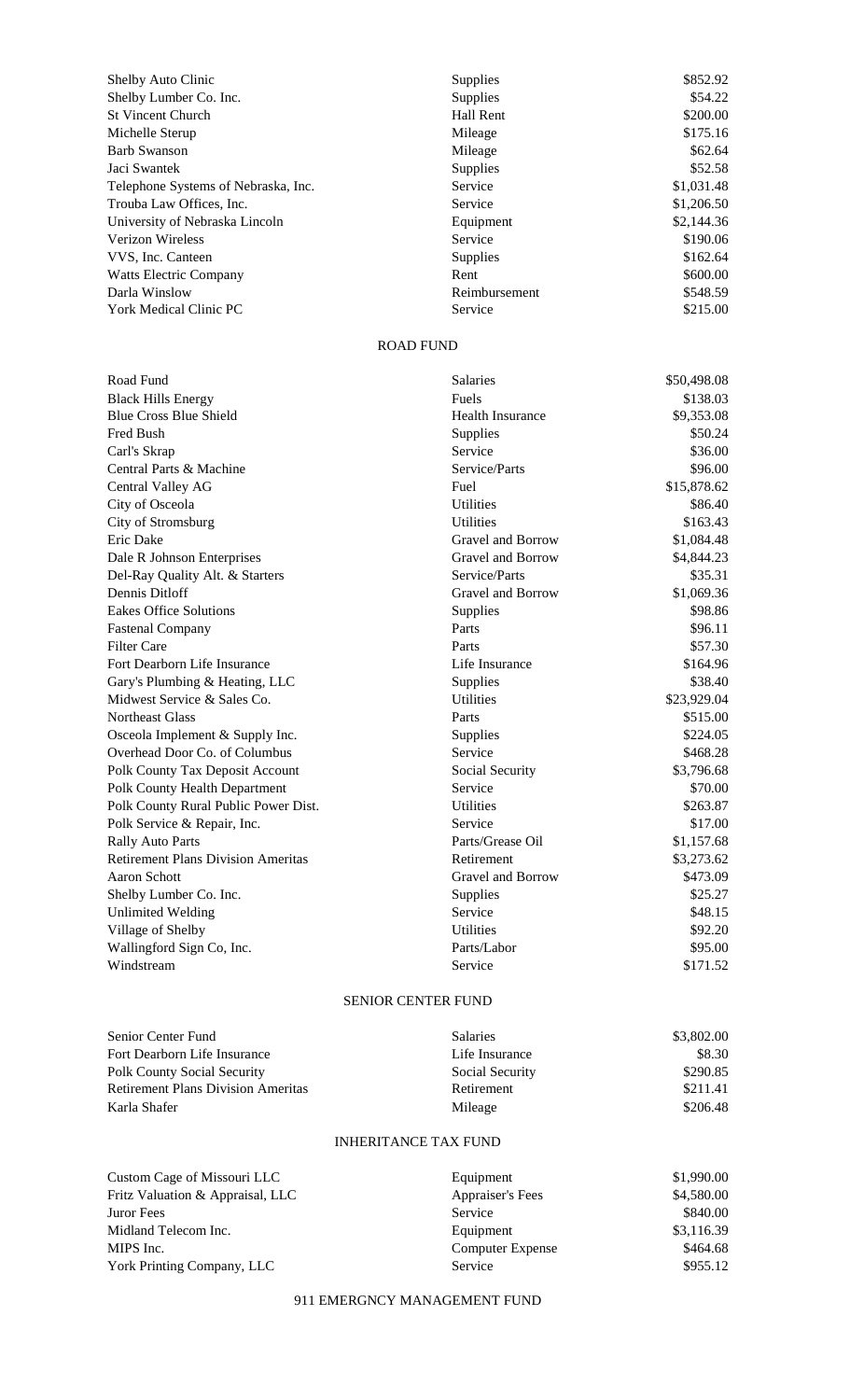#### WEED FUND

| James Carlson                               | Reimbursement    | \$39.11  |
|---------------------------------------------|------------------|----------|
| City of Osceola                             | Utilities        | \$72.38  |
| <b>Constellation Newenergy Gas Division</b> | <b>Utilities</b> | \$41.23  |
| Gary's Plumbing & Heating, LLC              | <b>Supplies</b>  | \$41.09  |
| Hays Land Surveying, LLC                    | <b>Supplies</b>  | \$25.00  |
| Polk County News LLC                        | Service          | \$106.00 |
| Polk County Rural Public Power Dist.        | <b>Utilities</b> | \$48.64  |
| <b>Rally Auto Parts</b>                     | <b>Supplies</b>  | \$58.54  |

The following fees for the month of April were earned by the various offices and submitted to the County Treasurer. County Treasurer receipts show fees earned were credited to the appropriate county funds.

| Dwaine Ladwig, Sheriff        | \$1,337.27 |
|-------------------------------|------------|
| Debra S. Girard, County Clerk | \$3,250.92 |

The County Jail Report for the month of April was reviewed by the Board and approved.

The Board approved the annual report submitted by the City of Stromsburg for their TIF program.

The Quarterly Report of the Veterans' Service Committee was reviewed by the Board and approved.

A motion was made by Boruch to approve the reappointment of Vance Teegerstrom as a member of the Polk County Veterans' Service Committee. The motion was seconded by Westring and the roll call vote was Boruch, aye; Westring, aye; Boss, aye.

A motion was made by Boruch to approve the rehiring of Shauna Drozd as part-time cleaning staff for the Polk County Health Dept. Office. The motion was seconded by Westring and the roll call vote was Boruch, aye; Westring, aye; Boss, aye.

At 9:35 a.m., a motion was made by Boruch to go into executive session to discuss an application for burial assistance. The motion was seconded by Boss and the roll call was Boruch, aye; Boss, aye; Westring, aye. Also present were the deceased's next of kin and the County Clerk. At 9:40 a.m., a motion was made by Boss to come out of executive session. The motion was seconded by Boruch and all members voted in the affirmative. Chairman Westring stated for the record that no formal action was taken and that only burial assistance matters were discussed. A motion was made by Boss to approve to application for burial assistance. The motion was seconded by Westring and the roll call vote was Boss, aye; Westring, aye; Boruch, aye.

A motion was made by Boruch authorizing the Chairman to sign the Training Agreement with the law enforcement employee who is currently attending the Law Enforcement Training Center. The motion was seconded by Boss and the roll call vote was Boruch, aye; Boss, aye; Westring, aye. If the employee leaves their employment with the county prior to the four year anniversary of their graduation from the training center, the employee agrees to repay the County for the costs of the certification program.

Kendra Lutz and Jordanne McNeff with the Juvenile Diversion program were unable to keep their scheduled appointment with the Board.

At 10:45 a.m., a motion was made by Boruch to go into executive session to discuss personnel matters. The motion was seconded by Boss and the roll call was Boruch, aye; Boss, aye; Westring, aye. Also present were Jodi Krance and the County Clerk. At 10:55 a.m., a motion was made by Boruch to come out of executive session. The motion was seconded by Boss and the roll call vote was Boruch, aye; Boss, aye; Westring, aye. Chairman Westring stated for the record that no formal action was taken and that only personnel matters were discussed.

Highway Supt. Theis updated the Board on the work being done in the Highway Dept. The crew continues to work on installing new culverts and making repairs to roads damaged by